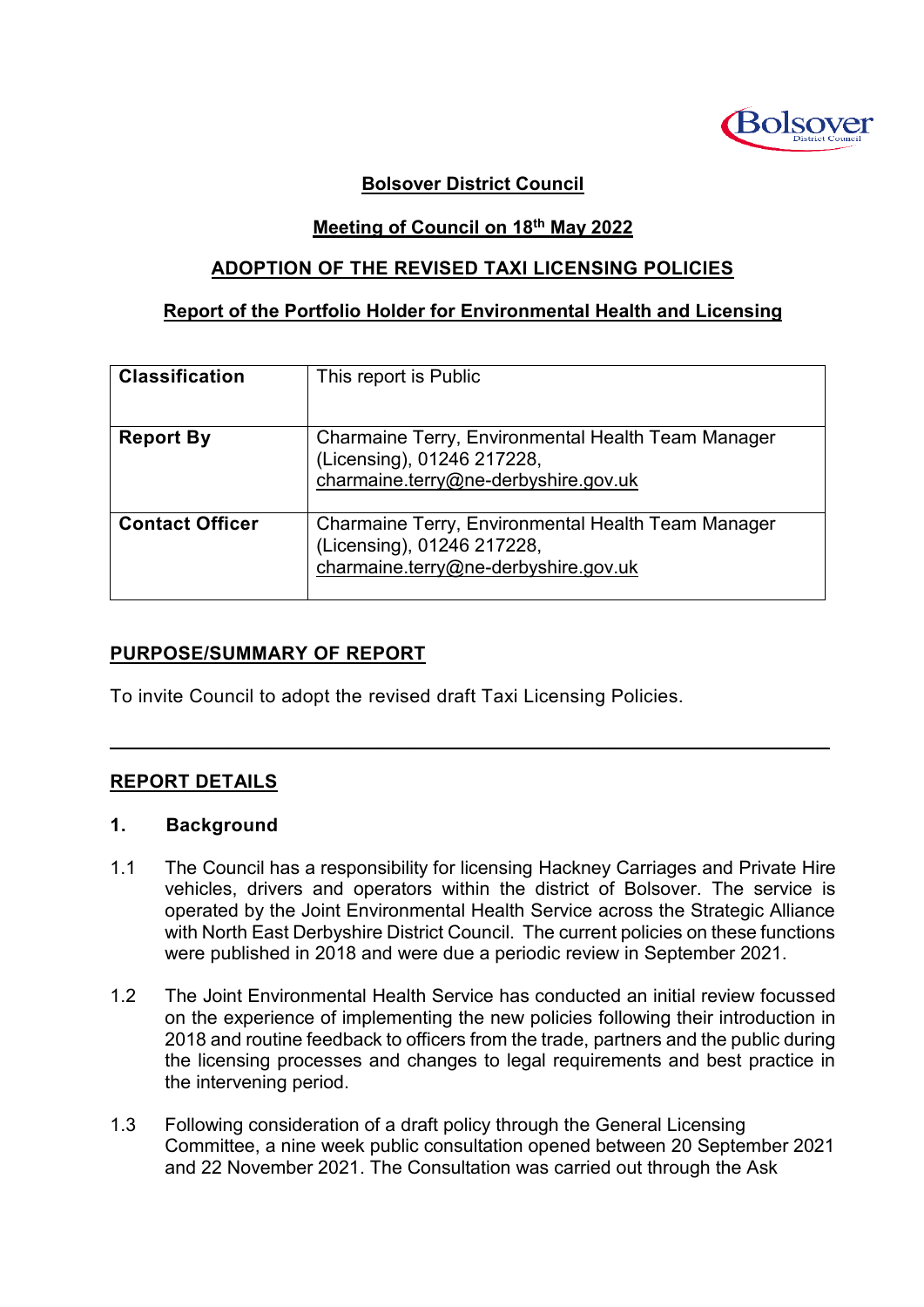Derbyshire website, publicised via the Council's website and social media platforms as well as by contacting a range of stakeholders directly.

- 1.4 A full evaluation of the responses was carried out and this, together with copies of the consultation responses and the subsequently amended policy, were considered by the General Licensing Committee on 21 December 2021.
- 1.5 The Committee noted the low level of response to the consultation and that the changes to the policies were largely to bring them in line with the new Statutory Guidance issued by the Department for Transport.

### **2. Details of Proposal or Information**

- 2.1 The revised taxi licensing policies have been drafted in line with the Department for Transport's *Taxi and private hire vehicle licensing: best practice guidance* and *Statutory taxi and private hire vehicle standards*.
- 2.2 Following the public consultation and member scrutiny, a recommendation has been made to Council that the final draft policies, agreed by the General Licensing Committee on 21 December 2021, be adopted. The final draft policies can be found attached as Appendices 1, 2, 3, 4 and 5.

## **3. Reasons for Recommendation**

3.1 The periodic review of the he Council's taxi licensing policies has identified essential amendments to ensure they are consistent with statutory guidance, and to make minor amendments to update the documents to reflect work practices and best practice.

### **4 Alternative Options and Reasons for Rejection**

4.1 The existing policies could be extended without amendment. However, this would prevent vital amendments to the policy being implemented to ensure the Council is compliant with changes in legislation and guidance. This would also not be consistent with the Council's approach to policy review.

**\_\_\_\_\_\_\_\_\_\_\_\_\_\_\_\_\_\_\_\_\_\_\_\_\_\_\_\_\_\_\_\_\_\_\_\_\_\_\_\_\_\_\_\_\_\_\_\_\_\_\_\_\_\_\_\_\_\_\_\_\_\_\_\_\_\_\_**

# **RECOMMENDATION(S)**

1. That Council approve the recommendation from the General Licensing Committee that the final draft Taxi Licensing policies be adopted and to take effect from 1<sup>st</sup> June 2022.

Approved by Councillor Deborah Watson, Portfolio Holder for Environmental Health and Licensing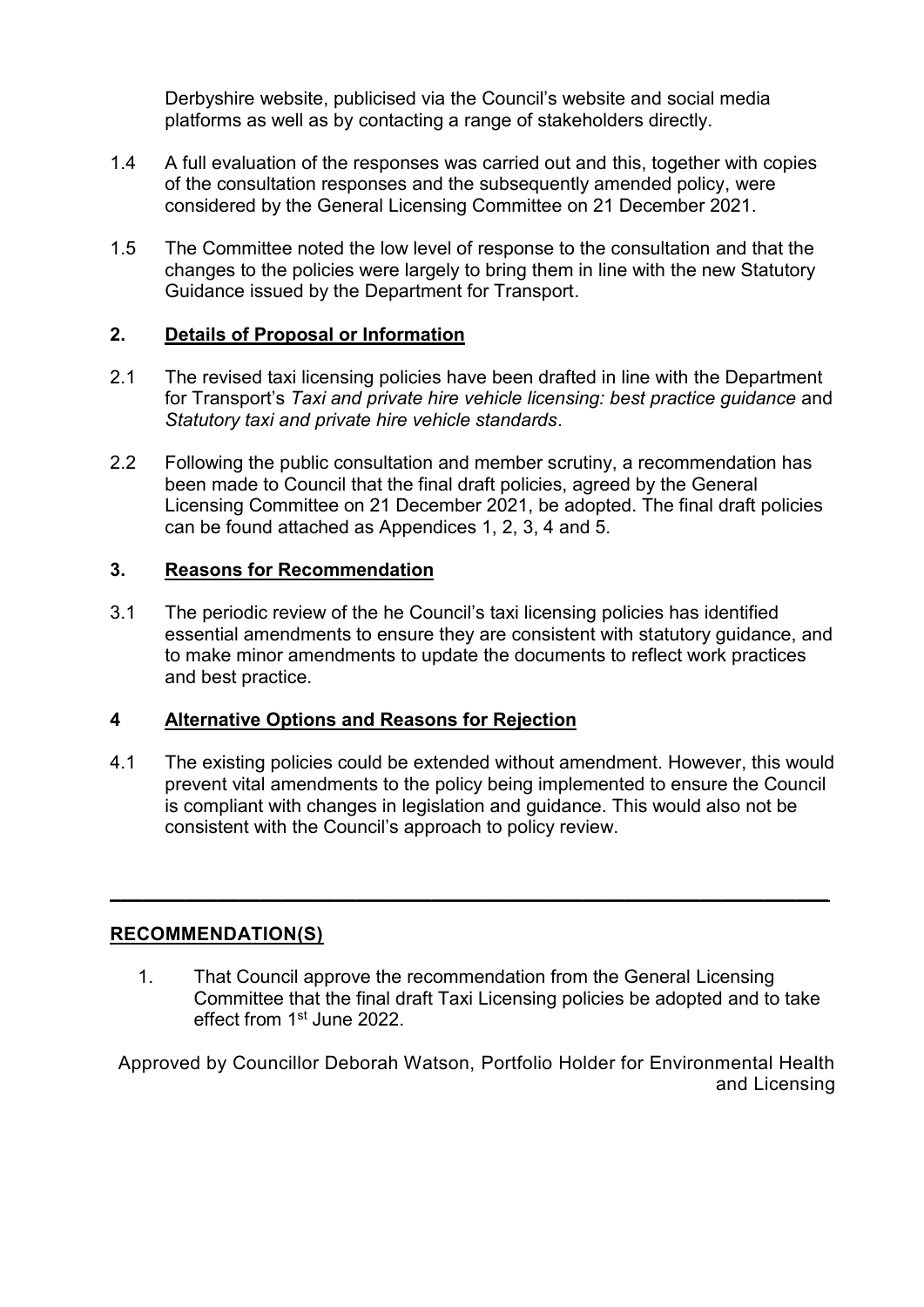| <b>IMPLICATIONS;</b>                                                                                                                                                                                                                                                                                                                                         |                                           |                                                                                             |           |       |           |                                           |
|--------------------------------------------------------------------------------------------------------------------------------------------------------------------------------------------------------------------------------------------------------------------------------------------------------------------------------------------------------------|-------------------------------------------|---------------------------------------------------------------------------------------------|-----------|-------|-----------|-------------------------------------------|
| <b>Finance and Risk:</b><br>Details:                                                                                                                                                                                                                                                                                                                         |                                           | Yes⊠<br>There will be a minor cost associated with the implementation of the policies. This | No $\Box$ |       |           |                                           |
| can be accommodated from existing Environmental Health Service budgets. Public<br>safety is a paramount consideration of the Council when undertaking its statutory<br>functions in respect of taxi licensing. Failure to implement any changes in line with<br>statutory guidance could leave the Council open to scrutiny.                                 |                                           |                                                                                             |           |       |           |                                           |
|                                                                                                                                                                                                                                                                                                                                                              |                                           |                                                                                             |           |       |           | On behalf of the Section 151 Officer      |
|                                                                                                                                                                                                                                                                                                                                                              | <b>Legal (including Data Protection):</b> |                                                                                             |           | Yes & | No $\Box$ |                                           |
| Details:                                                                                                                                                                                                                                                                                                                                                     |                                           |                                                                                             |           |       |           |                                           |
| The Council has a statutory obligation to have regard to the Statutory Taxi & Private<br>Hire Vehicle Standards. Having a policy which is clear, fit for purpose and meets<br>statutory guidelines will assist the Council in implementing rules, whilst preventing a<br>legal challenge by way of judicial review, and as such, any associated legal costs. |                                           |                                                                                             |           |       |           |                                           |
|                                                                                                                                                                                                                                                                                                                                                              |                                           |                                                                                             |           |       |           | On behalf of the Solicitor to the Council |
| Staffing:<br>Details:                                                                                                                                                                                                                                                                                                                                        | Yes⊟                                      | No $\boxtimes$                                                                              |           |       |           |                                           |
| There are no staffing implications for this report.                                                                                                                                                                                                                                                                                                          |                                           |                                                                                             |           |       |           |                                           |
|                                                                                                                                                                                                                                                                                                                                                              |                                           |                                                                                             |           |       |           | On behalf of the Head of Paid Service     |

# **DECISION INFORMATION**

| Is the decision a Key Decision?<br>A Key Decision is an executive decision which has a significant impact<br>on two or more District wards or which results in income or expenditure<br>to the Council above the following thresholds:<br><b>BDC:</b><br>Revenue - £75,000 $\Box$ Capital - £150,000 $\Box$<br>$\boxtimes$ Please indicate which threshold applies | <b>No</b> |
|--------------------------------------------------------------------------------------------------------------------------------------------------------------------------------------------------------------------------------------------------------------------------------------------------------------------------------------------------------------------|-----------|
| Is the decision subject to Call-In?<br>(Only Key Decisions are subject to Call-In)                                                                                                                                                                                                                                                                                 | <b>No</b> |

| <b>District Wards Significantly Affected</b>                                                                                                                                                                  | None                                                                    |
|---------------------------------------------------------------------------------------------------------------------------------------------------------------------------------------------------------------|-------------------------------------------------------------------------|
| <b>Consultation:</b><br>Leader / Deputy Leader $\boxtimes$ Cabinet / Executive $\boxtimes$<br><b>Relevant Service Manager ⊠</b><br>SLT <b>X</b><br>Members $\boxtimes$ Public $\boxtimes$<br>◯ Other <b>冈</b> | Yes<br>Details:<br>Public, member and other<br>stakeholder consultation |